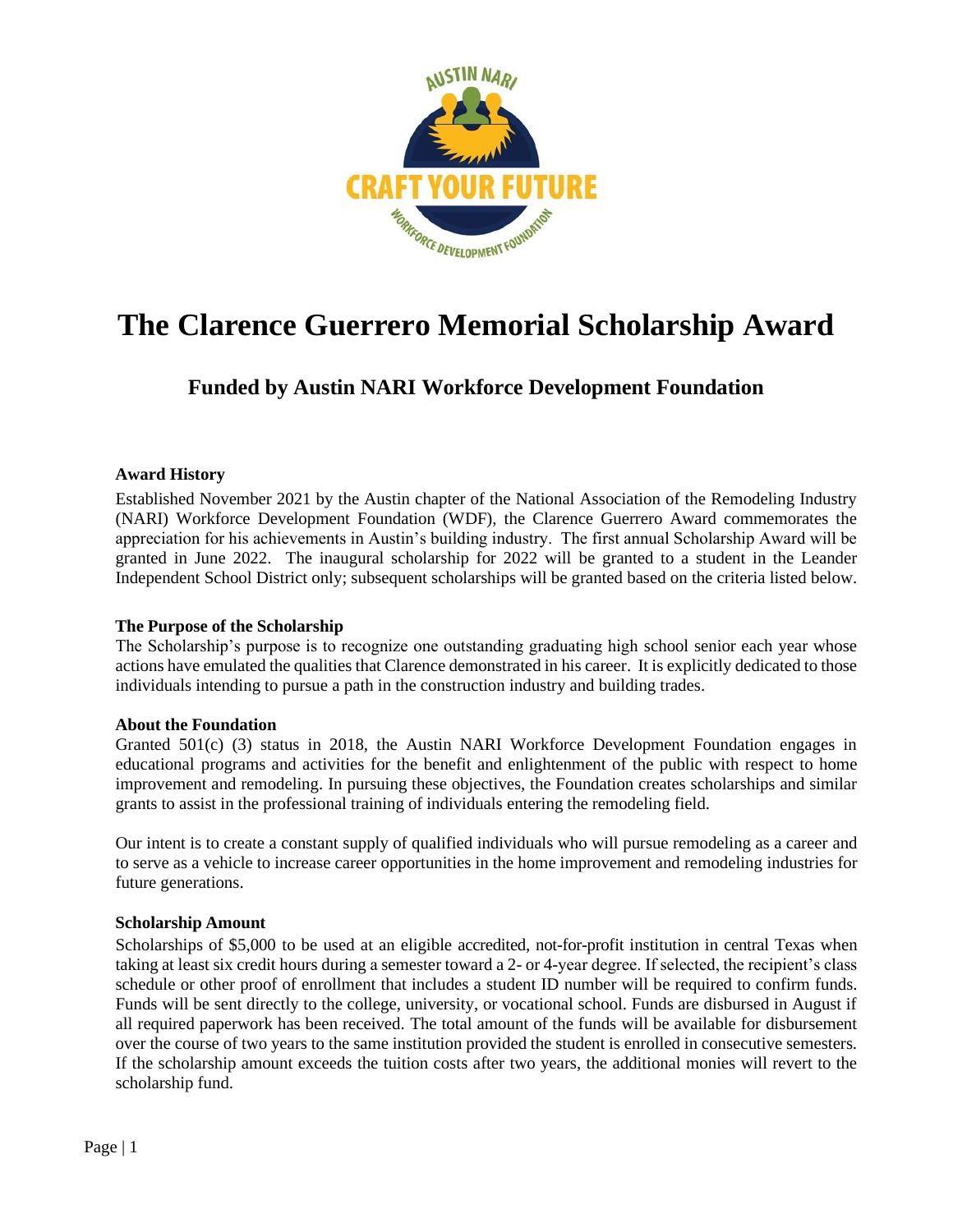### **Candidates must meet the following criteria:**

- Student must be a United States Citizen residing in greater Austin area, including the following counties: Travis, Williamson, Burnet, Blanco, Hays, Caldwell, Bastrop, and Lee.
- Student must successfully complete high school.
- Student must be enrolled in an institution in central Texas in one of the following eligible programs: **Architecture, Cabinet Making, Carpentry, Electrical, HVAC, Interior Design, Landscaping, Masonry, Plumbing, or Welding.**

Ideal candidates will demonstrate work ethic, motivation, dedication, follow through, and creativity in their application.

### **How to Apply**

Fill out the attached application form completely and submit with the required documents.

- Email the files: **Scholarship@AustinNARI.org**
- Mail the documents *to be received no later than May 16, 2022*:

### **Austin NARI Workforce Development Foundation**

### **ATTN: Scholarship Committee**

### **PO. Box 9964**

### **Austin, TX 78766**

### **Deadline**

Fully completed applications and required attachments must be received at the Austin NARI Workforce Development Scholarship office by May 16, 2022.

*We look forward to receiving and reviewing all applications. May Clarence Guerrero's commitment to hard work, integrity, honesty, and commitment to his family, associates, and clients inspire us all.*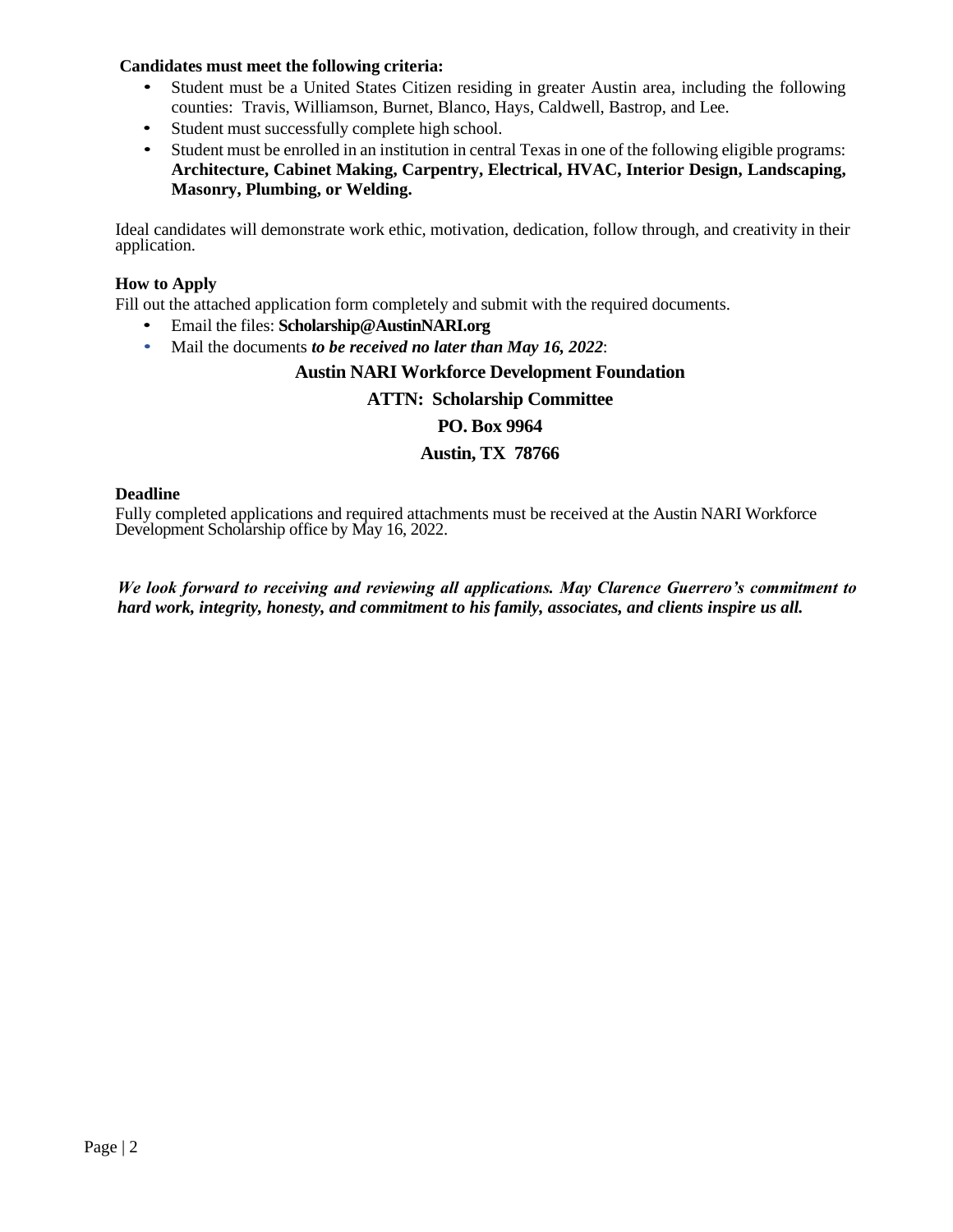

# **The Clarence Guerrero Memorial Scholarship Award**

 **Funded by Austin NARI Workforce Development Foundation**

## **Application**

### **This application is also available as a fillable form at www [https://austinnari.org/wfdf/](http://www.narimilwaukeefoundation.org/)**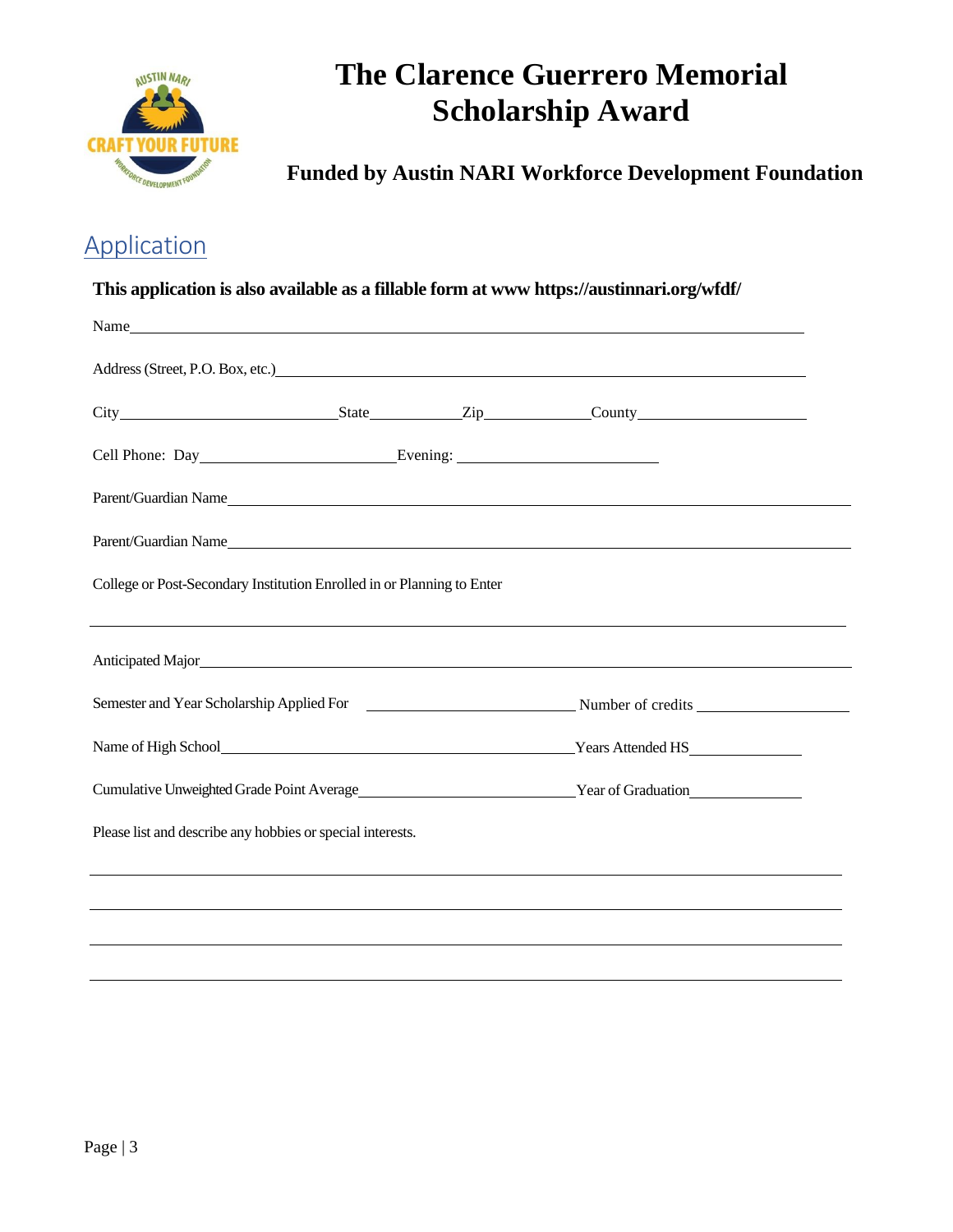### **SCHOOL**

| <b>Club, Group or Activity</b> | Major Office, Committees or<br><b>Responsibilities</b> | <b>Award/Recognition Received</b>        |
|--------------------------------|--------------------------------------------------------|------------------------------------------|
| Example: Spanish Club          | President                                              | <b>Outstanding Spanish Student Award</b> |
|                                |                                                        |                                          |
|                                |                                                        |                                          |
|                                |                                                        |                                          |
|                                |                                                        |                                          |

### **EMPLOYMENT**

| <b>Employer</b>       | <b>Position Held and No. of Hours</b><br><b>Worked Per Week</b> | <b>Duration of Employment</b> |
|-----------------------|-----------------------------------------------------------------|-------------------------------|
| Example: ACE Hardware | Sales Associate $-15$ hours/week                                | June '16-present              |
|                       |                                                                 |                               |
|                       |                                                                 |                               |
|                       |                                                                 |                               |
|                       |                                                                 |                               |
|                       |                                                                 |                               |

### **COMMUNITY INVOLVEMENT**

| <b>Club, Group or Activity</b> | <b>Major Office, Committees or<br/>Responsibilities</b> | <b>Award/Recognition Received</b> |
|--------------------------------|---------------------------------------------------------|-----------------------------------|
| Example: Boy Scout             | In charge of weekend camp trip                          | Eagle Scout Award                 |
|                                |                                                         |                                   |
|                                |                                                         |                                   |
|                                |                                                         |                                   |
|                                |                                                         |                                   |
|                                |                                                         |                                   |

### **CERTIFICATIONS**

| <b>Organization or Corporation</b> | <b>Certification Received</b> |
|------------------------------------|-------------------------------|
| Example: OSHA                      | OSHA 10 General Industry      |
|                                    |                               |
|                                    |                               |
|                                    |                               |
|                                    |                               |
|                                    |                               |